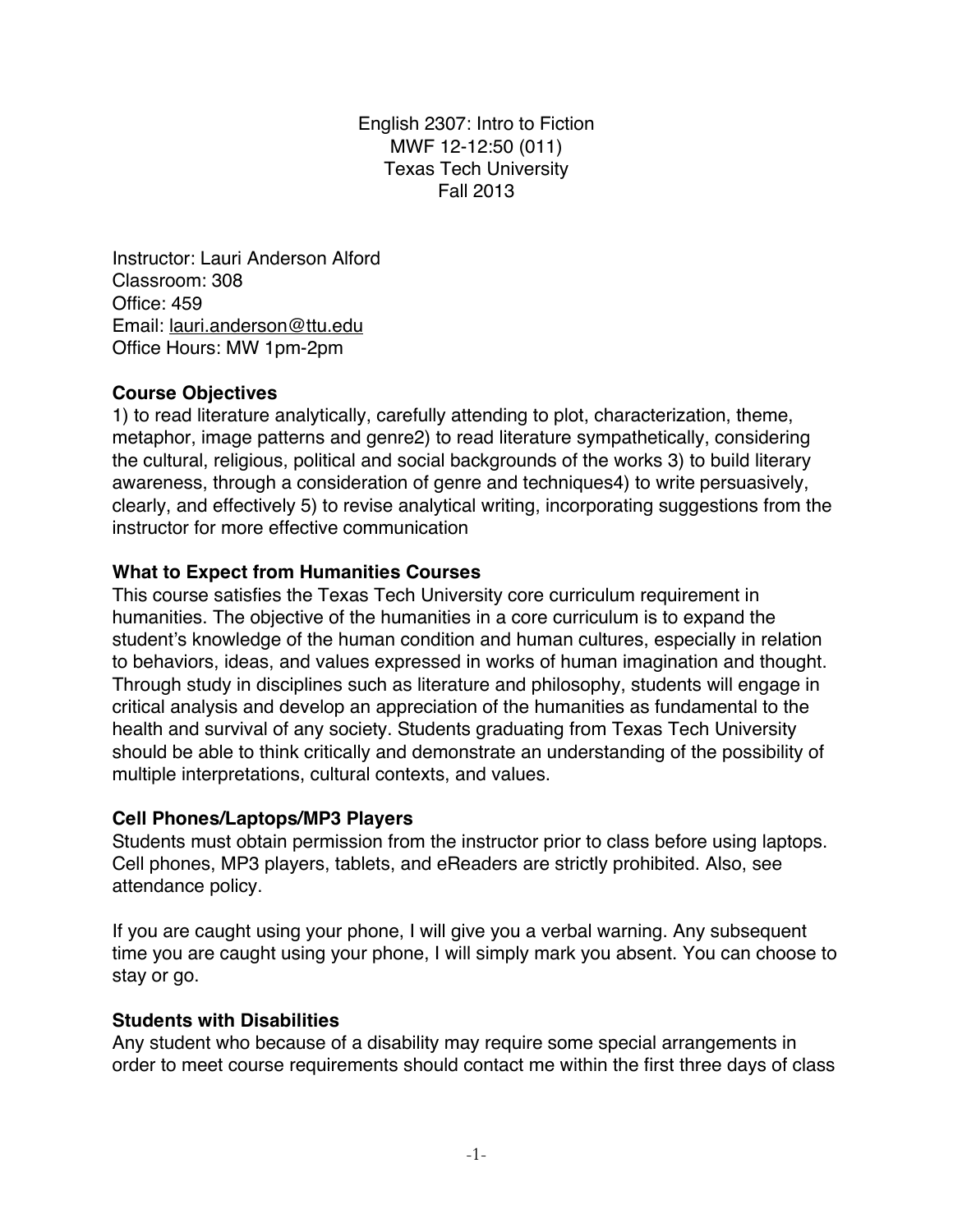to make necessary accommodations. Students should present appropriate verification from Student Disability Services.

## **Required Materials**

Students are required to obtain actual books. Tablets and eReaders of any kind are prohibited.

- Gavin, Jim. *Middle Men*.
- Wilson, Kevin. *Tunneling to the Center of the Earth*.
- Horrocks, Caitlin. *This is Not Your City*.
- Watson, Brad. *Aliens in the Prime of Their Lives*.
- Evans, Danielle. *Before You Suffocate Your Own Fool Self*.

Additional handouts will be provided by the instructor.

All books are available at Texas Tech's Barnes and Noble store, as well as Varsity Books. Please purchase them promptly, as booksellers tend to send back unpurchased copies after the first few weeks of school. (see Schedule of Readings and Assignments)

# **Assignments/Grade Distribution**

- Participation 10%
- Leading Class Discussion 15%
- Short Story Skit 15%
- Three Short Analytical Essays 45% (Essay 1: 10%; Essay 2: 15%; Essay 3: 20%)
- Final: Creative Blog Post Assignment 15% (10% writing, 5% commenting)

## **Plagiarism**

If you are caught using someone else's words as your own or co-writing any of your papers, you will receive an F on that assignment, and possibly for the entire class.

# **Late Work**

Late work will not be accepted.

## **Absences**

You are allowed three unexcused absences. Any subsequent unexcused absences after three will result in a 5% deduction from your average per absence. If you have a note from a doctor, a sponsor/coach from your university-approved group/team, or from an accredited legal representative, your absence is excused and does not count against your three "free" absences. If you are unsure whether your absence is excused or not, just ask.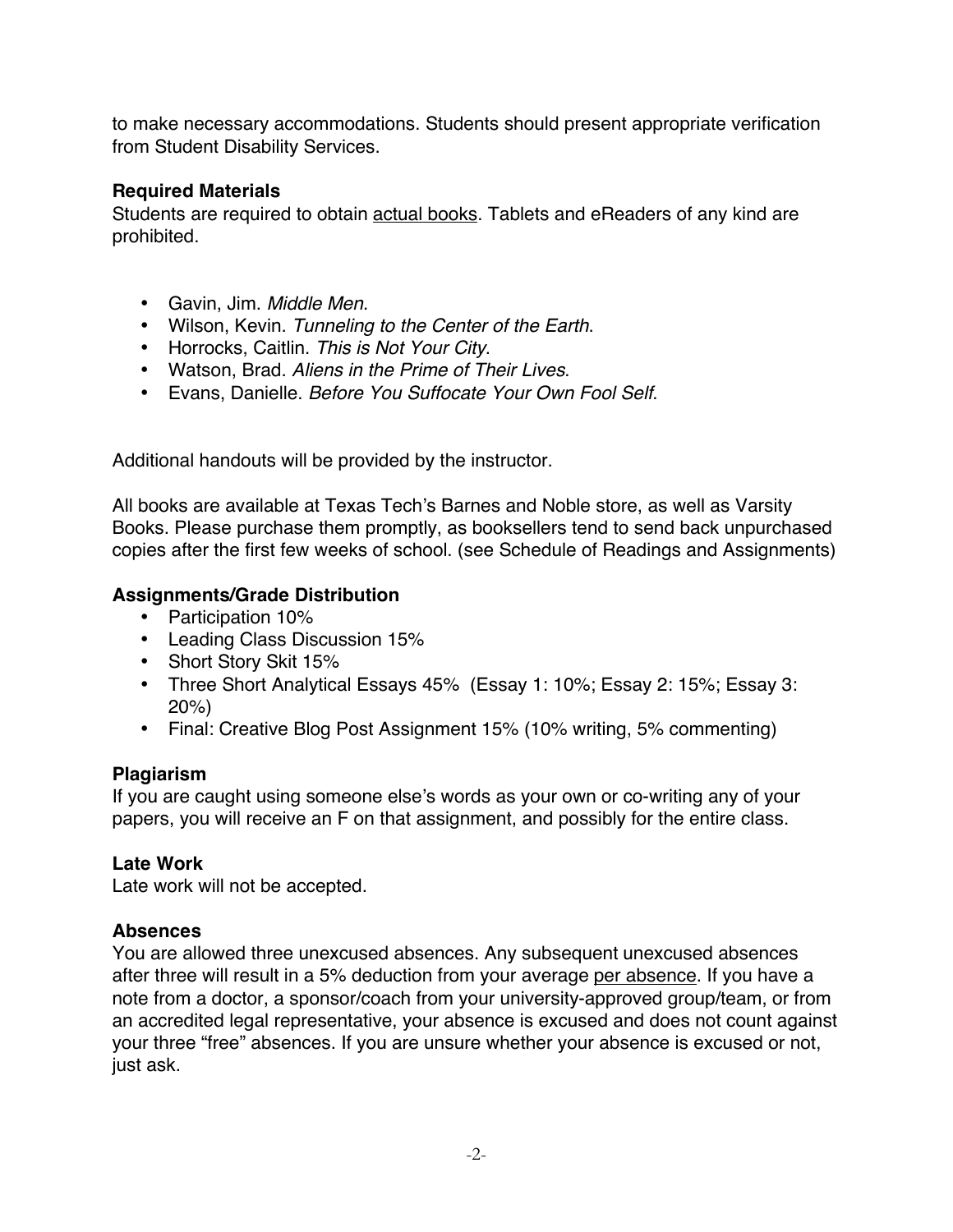Unless you have made previous arrangements with me, your assignments are due on their scheduled dates regardless of your absences.

You may make up one unexcused absence by attending a Thursday night reading in the basement of the English building, room 001. A list of dates is forthcoming.

#### **Leaving Early**

Class ends at 12:50 and no sooner. If you must leave early (without a note), you'll be counted absent. If you have a note, you must inform me at the beginning of class that you are leaving early.

## **Student Conduct**

Please be respectful of other students and of me. If you engage in any distracting or delinquent behavior during class, you will be asked to leave and will be counted absent. If such behavior continues, you will be dropped from the course.

## **Class Participation** 10%

Please come to class having read the assigned material and ready to discuss it at length. Bring your book to class. (No e-readers allowed!) In order to receive an A for participation, you must participate in class discussions on a regular basis. Simply attending class won't earn you any participation points. Come with questions about the text or specific areas you'd like to address. Personal anecdotes do not amount to Aworthy class participation. You must actually address the text.

#### **Student-Lead Discussion** 15%

Each student will lead class discussion once during the semester, either with a partner or alone. Your duties include:

- 1. Read your story at least one week in advance.
- 2. Generate three discussion questions about the story.
- 3. Visit with me during office hours at least one class day prior to your discussion date in order to clear up any confusion you may have about your story. After class is fine. Bring your discussion questions.
- 4. Relate this story to another text. What other story, novel, movie, commercial, graphic novel, etc. does this story remind you of? Tell us why. If appropriate, read us an excerpt or show us a clip.

## **Short Analytical Essays** 45%

Essay  $1 - 10%$ Essay  $2 - 15%$ Essay  $3 - 20%$ 

In each of these three short papers, you will analyze one short story of your choice. These papers should begin with your thesis sentence and should thereafter include (at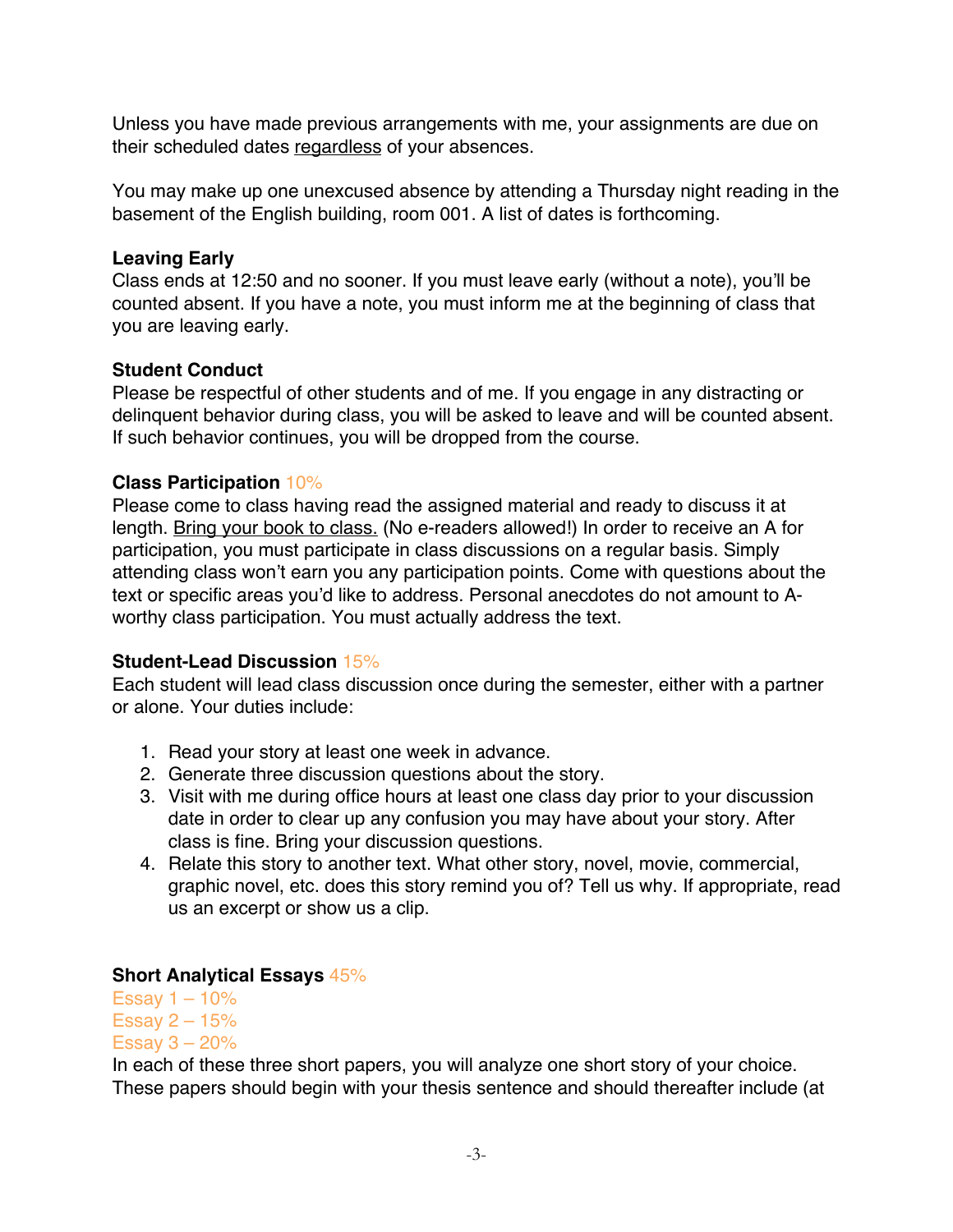least) five textual references (quotes with citations). Neither an extended introductory paragraph nor a conclusion paragraph is necessary in these short papers.

Here, you should write about what interests you about the text: character, form, voice, structure, relationships between characters, use of figurative language, scene, etc. Remember that analysis is not just pointing out something cool in the text. You must also tell WHY the writer does this cool thing or HOW this cool thing contributes to our understanding of the text. 750-1000 words.

In addition, all submitted work should follow standard MLA guidelines available at owl.english.purdue.edu. More specifically: typed, double-spaced pages, 1-inch margins, Times or Times New Roman 12-point font. Your heading should appear as follows, in the top left corner of your paper:

Name ENGL 2307 (section number) Anderson Alford Date

Check the Calendar of Readings & Assignments for due dates. Turn in your essay during the first ten minutes of class on the date of that story's discussion. (I recommend writing your SAEs on the stories for which you'll be leading class discussion.)

## **Short Story Skit** 15%

For this assignment, your group will create, practice, and perform a 15-minute skit over your assigned short story. You can do whatever you want here. But remember, you are not summarizing the story. You are not re-enacting the story. You are contributing to our understanding of the story in some way. Here are some ideas (although feel free to be come up with something on your own):

- 1. Conduct a mock interview with the writer and/or any of the characters (or even readers) of the story in the style of Oprah. Or, if you're brave, Jerry Springer.
- 2. Create a scene that shows us what these characters are doing in 20 years (or more). How have they changed? How have they stayed the same?
- 3. Create a scene that shows us these characters as children. How have their personalities/predilections endured? How have they changed? What childhood factors contributed to their adult actions in the story?
- 4. Create a scene in which the characters from your assigned story interact with characters from another story, either of the same collection or from a different collection we've read. Who would be friends? Who would be enemies? What trouble would they get into?
- 5. Create a scene which portrays an alternative ending to your story. It's important that we know why your story needs a revised ending, or why these characters deserves a second chance.